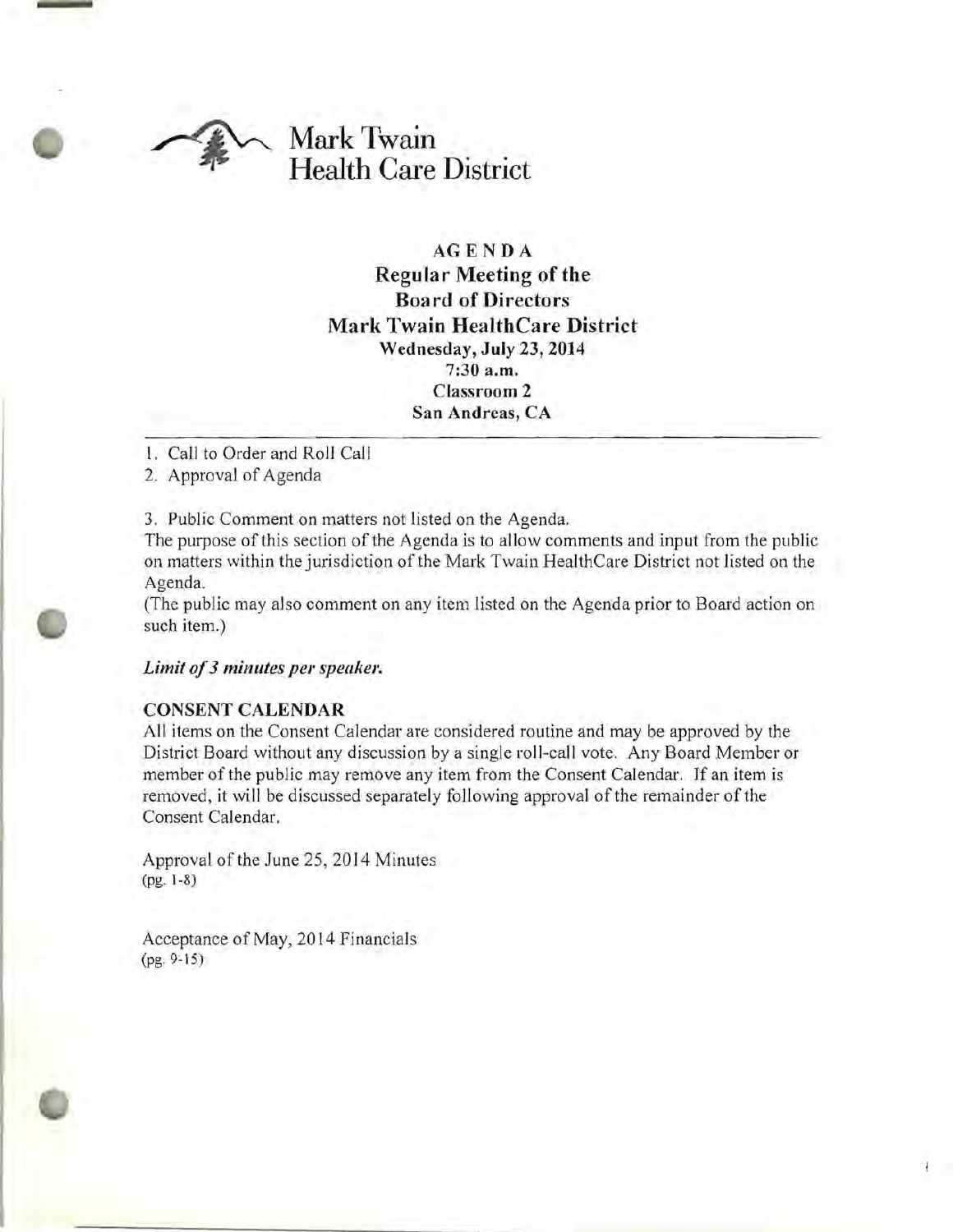# **UNFINISHED BUSINESS**

| Dogtown Property<br>Angels Camp Planning Commission Update<br>August 12 <sup>th</sup> Workshop<br><b>Public Comment</b>                    |  |
|--------------------------------------------------------------------------------------------------------------------------------------------|--|
| <b>Public Comment</b>                                                                                                                      |  |
| 3. Approval of the Sixth Amendment to the Lease Dr. Oliver<br><b>Public Comment</b><br><b>ACTION ITEM:</b>                                 |  |
| A motion to approve the Sixth Amendment to the Lease between MTHCD and<br>MTMC Corporate Board.<br>(Attachment A)<br><b>Public Comment</b> |  |
| 4. Approval of the Administrative Services AgreementDr. Oliver<br>(Attachment B)<br>Public Comment                                         |  |
| <b>ACTION ITEM</b><br>A motion to approve the Administrative Services Agreement between the<br>MTHCD and the MTMC Corporate Board.         |  |
| August 27, 2014 Board Meeting<br>Public Comment                                                                                            |  |
| October 30, 2014, Camps Restaurant<br>Public Comment                                                                                       |  |
| 7. Approval of Revised FY2014 -2015 Operational<br>(Attachment C)                                                                          |  |

### ACTION ITEM:

Public Comment

Approval of Revised FY2014-2015 Operational Budget as recommended by the Finance Committee.